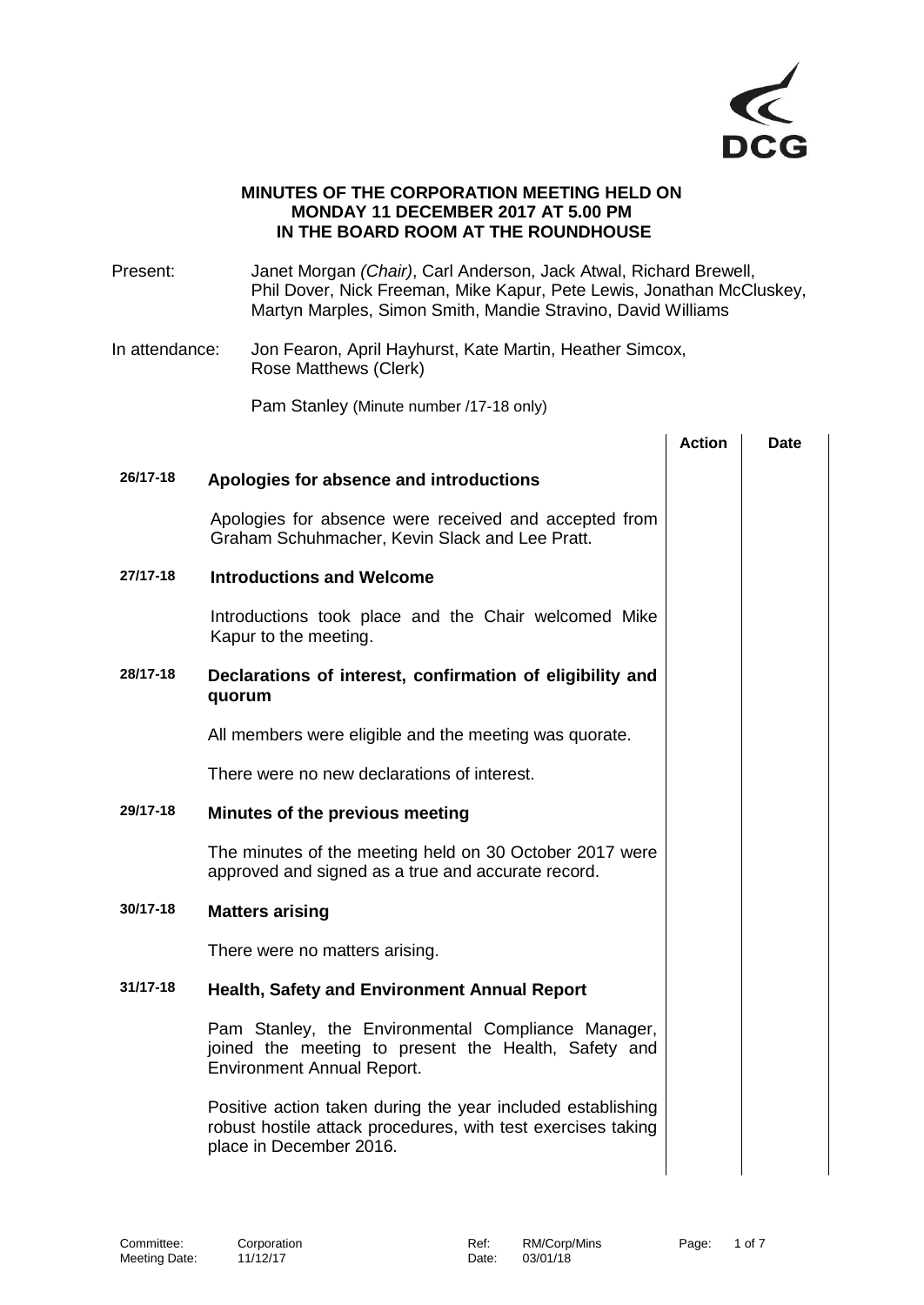| Action |  |
|--------|--|
|        |  |

**Date** 

The focus for 2017-18 would relate to ongoing implementation of the College's counter terrorism plan, focussing on a hostile intruder.

Simon Smith referred to Health and Wellbeing and asked for more information on the work in this area.

The Environmental Compliance Officer explained specific mental health first aiders had been trained for staff and students. The Intervention Support Team had been trained in mental health and wellbeing with regular CPD in place and there is a specialist mental health champion. Mindfulness training had been introduced and that would be further built on during the coming year. Families could access a counselling service provided within the College. The last Health and Safety meeting agenda focussed on mental health from a student perspective.

Pete Lewis asked if the College compared itself with similar organisations. The Environmental Compliance Officer explained it was difficult to benchmark because the colleges were so different and diverse, but the College did benchmark through Landex and share best practice.

Mike Kapur asked if there was anyway the information within the report could be assessed and embedded in the College's culture. The Environmental Compliance Officer explained through the Health and Safety Management Audit, she carried out confidential questionnaires to staff and there was also a health and safety inspection programme.

The Deputy CEO explained some elements of the meeting structure had been reinvigorated with different forums focussing on health and safety with a culture that everyone is responsible and this had initially proved successful.

The Environmental Compliance Officer left the meeting at 5.40 pm.

## **32/17-18 ESFA Letter: Derby College Financial Plan 2017-19 (including Dashboard)**

The ESFA had graded the College as good for 2016-17 and 2017-18 upon receipt of the College's Financial Plan. A final confirmation would be received upon the ESFA's receipt of the College's audited accounts.

The Chair explained contractual pay increments had not been awarded to staff over the past two years which had secured the current financial position.

## **33/17-18 ESFA Letter: Standards of Governance and Accountability**

The Clerk presented a report to evidence the Board and College met the area of activity which was covered by

Committee: Corporation Committee: Corporation Committee: RM/Corp/Mins Page: 2 of 6<br>
Meeting Date: 11/12/17 Committee Committee Committee Committee Committee Meeting Date: 11/12/17 Date: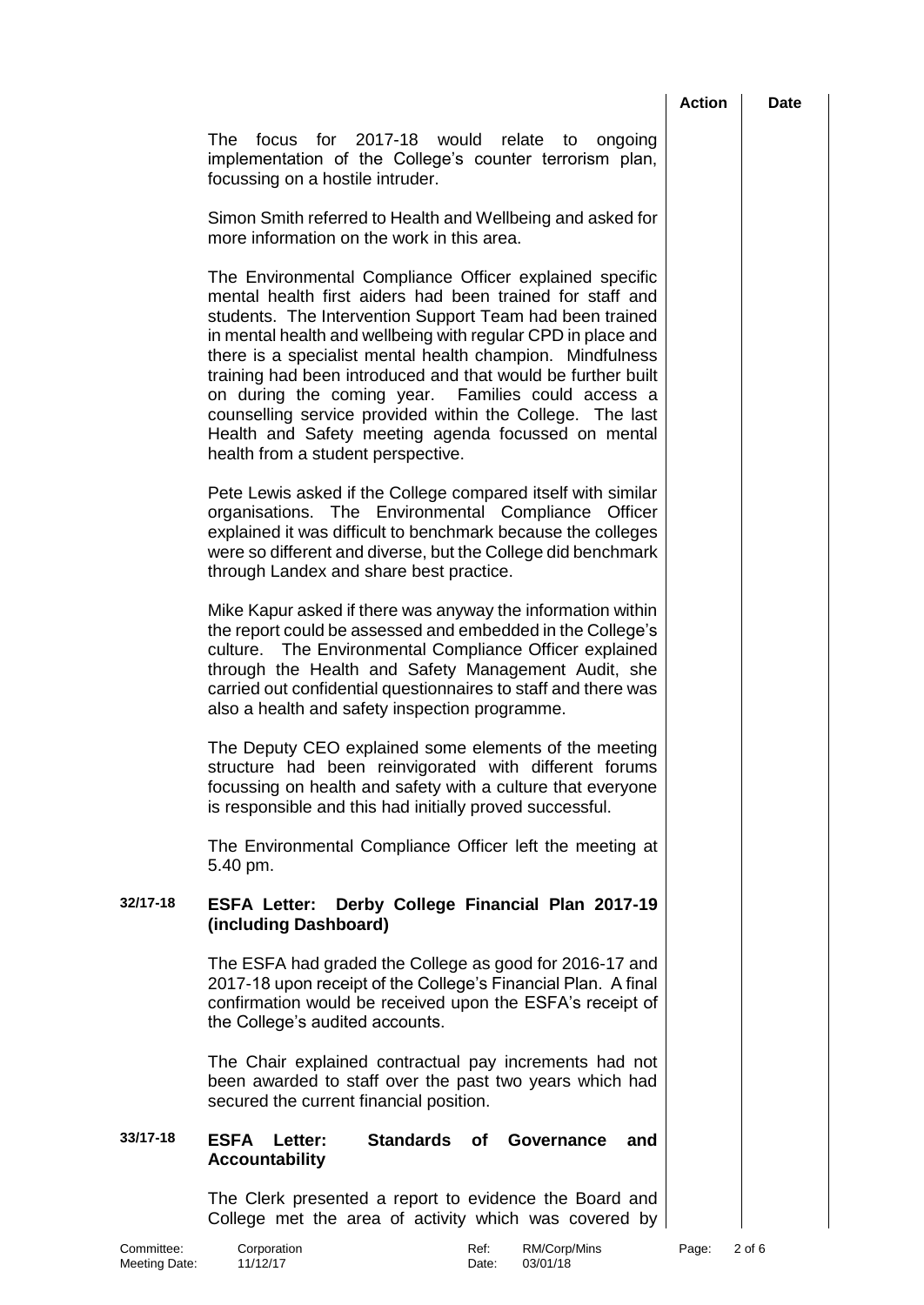|          |                                                                                                                                                                                                                                              | <b>Action</b> | <b>Date</b> |
|----------|----------------------------------------------------------------------------------------------------------------------------------------------------------------------------------------------------------------------------------------------|---------------|-------------|
|          | statute and /or the minimum expected by the principal<br>regulators and funding agency outlined in the ESFA's Chief<br>Executive's letter.                                                                                                   |               |             |
|          | The Board reviewed the actions outlined and were confident<br>it satisfied the requirements laid out in the letter.                                                                                                                          |               |             |
| 34/17-18 | <b>Report from the Audit Committee, including</b><br>Minutes of the meeting held on 28 November<br>2017                                                                                                                                      |               |             |
|          | <b>Audit Committee Annual Report to Corporation</b><br>$\bullet$                                                                                                                                                                             |               |             |
|          | Martyn Marples presented the report from the Audit<br>Committee held on 28 November 2017.                                                                                                                                                    |               |             |
|          | A presentation on the risks and opportunities associated with<br>the new education reforms was delivered.                                                                                                                                    |               |             |
|          | The Committee received the Annual Internal Audit Report for<br>2016-17 from the College's Internal Auditors ICCA, which<br>helped to inform the Derby College Audit Committee's<br>Annual Report for 2016-17 and was presented to the Board. |               |             |
|          | The Committee received three Internal Audit Reports, and<br>summarised the assurances these provided.                                                                                                                                        |               |             |
|          | The External Auditors presented their draft Management<br>Letter which the Committee recommended to Corporation<br>for approval.                                                                                                             |               |             |
|          | The Committee recommended the following policies for<br>Corporation approval:                                                                                                                                                                |               |             |
|          | <b>Financial Regulations</b><br>$\bullet$<br><b>Bribery Policy</b><br><b>Risk Management Policy</b><br>$\bullet$<br><b>Cashflow Procedure</b>                                                                                                |               |             |
|          | The Corporation approved the aforementioned policies.                                                                                                                                                                                        |               |             |
| 35/17-18 | <b>Members' Report and Financial Statements 2016-17</b><br><b>Management Letter</b><br><b>Representation Letter and College Accounts</b><br>$\bullet$<br><b>Representation Letter and MBS Accounts</b>                                       |               |             |
|          | The CFO outlined the underlying operating position which<br>showed an improvement on the budget for the year.                                                                                                                                |               |             |
|          | Members noted the contents of the letter of representation<br>to BDO and were asked to approve the signing of the letter.                                                                                                                    |               |             |
|          | Attention was drawn to the VAT and pensions liabilities, but<br>there were no significant weaknesses identified in the<br>Management Letter.                                                                                                 |               |             |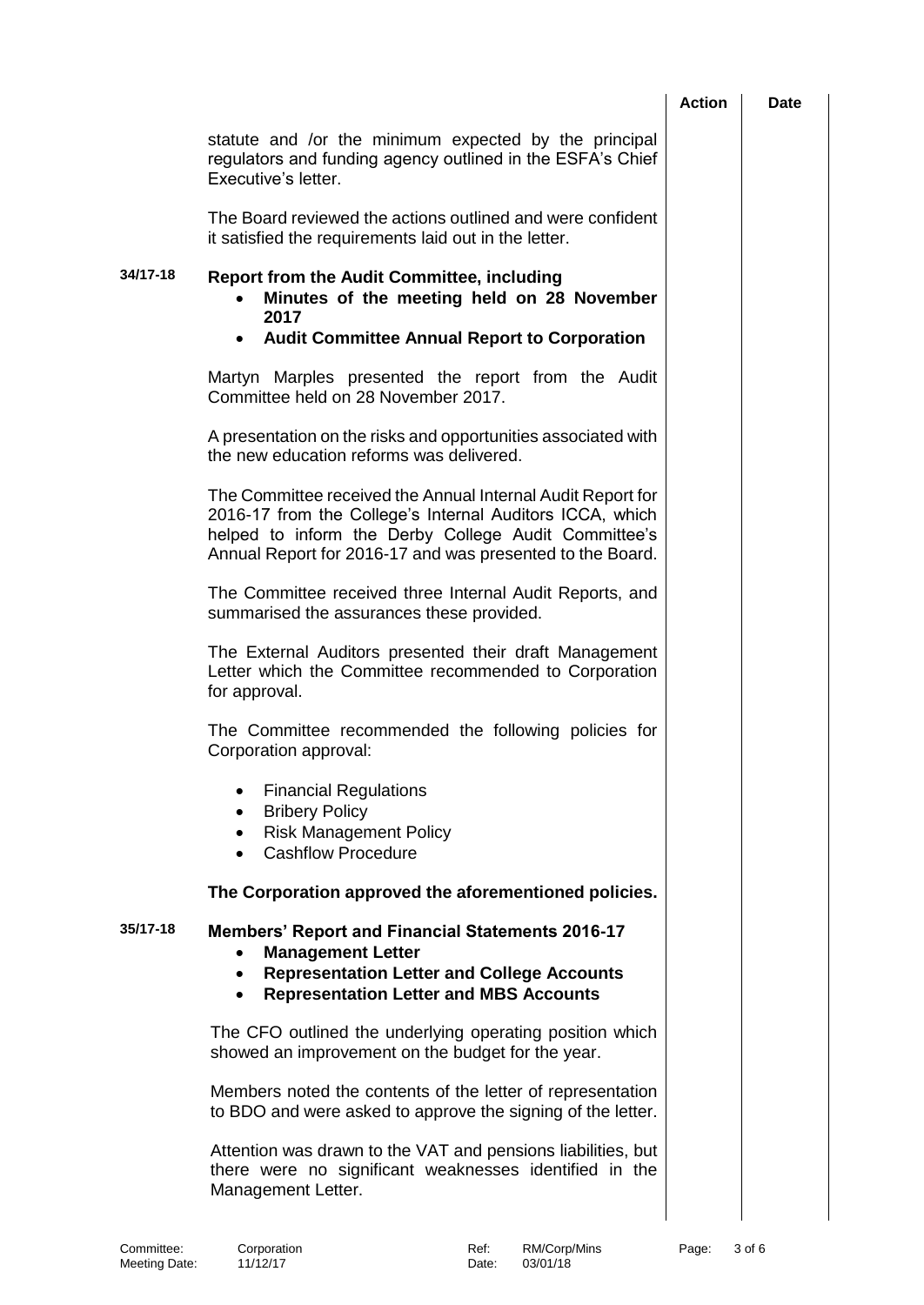|          |                                                                                                                                                                                                                                                                                                                                                         | <b>Action</b> | <b>Date</b> |
|----------|---------------------------------------------------------------------------------------------------------------------------------------------------------------------------------------------------------------------------------------------------------------------------------------------------------------------------------------------------------|---------------|-------------|
|          | The Corporation approved the Management Letter and<br>Derby College Accounts and the signing of the Letter of<br><b>Representation to BDO.</b>                                                                                                                                                                                                          |               |             |
|          | The MBS AGM had taken place prior to the Corporation<br>meeting, at which the accounts were presented. These<br>showed an increased surplus. Turnover had reduced, but<br>the quality had improved and generated extra margin.                                                                                                                          |               |             |
|          | The Corporation approved the MBS Accounts and the<br>signing of the Letter of Representation for MBS to BDO.                                                                                                                                                                                                                                            |               |             |
| 36/17-18 | <b>Management Accounts October 2017</b>                                                                                                                                                                                                                                                                                                                 |               |             |
|          | The CFO shared the Management Accounts for October<br>2017.                                                                                                                                                                                                                                                                                             |               |             |
|          | The variance related predominantly to Apprenticeships<br>which held an ambitious target. There had been indication<br>across the sector that companies were not spending at the<br>level that had been anticipated, although the College may<br>have resisted such a trend. Overall to date the College<br>remained in a reasonable financial position. |               |             |
|          | Martyn Marples asked that a narrative be included relating<br>to the proposed action to address.                                                                                                                                                                                                                                                        | JF            | 19/03/18    |
|          | It was noted that AH, HLS and JF held weekly meetings to<br>review finance and the cost structure was being re-worked.                                                                                                                                                                                                                                  |               |             |
| 37/17-18 | <b>Public Value Statement</b>                                                                                                                                                                                                                                                                                                                           |               |             |
|          | In line with the English Colleges' Financial Code of<br>Governance a revised Public Value Statement was<br>presented by the Deputy CEO for approval by Corporation.                                                                                                                                                                                     |               |             |
|          | Jack Atwal asked if changes had been incorporated in line<br>with the recently published State of the Nation Report. The<br>Deputy CEO explained this reflected on the previous year,<br>but would revise the Statement to add more information on<br>the value the College added to those it supported.                                                | <b>HLS</b>    | Dec '17     |
|          | The Corporation approved the Public Value Statement,<br>subject to the revision.                                                                                                                                                                                                                                                                        |               |             |
| 38/17-18 | <b>Modern Slavery Statement</b>                                                                                                                                                                                                                                                                                                                         |               |             |
|          | The Deputy CEO presented the Modern Slavery Statement<br>and covering report, outlining the obligations under the<br>Modern Slavery Act (2015) to publish a statement for each<br>financial year.                                                                                                                                                       |               |             |
|          | It was noted the College had reviewed some of its practices<br>and policies and awareness had been raised through<br>training within the organisation.                                                                                                                                                                                                  |               |             |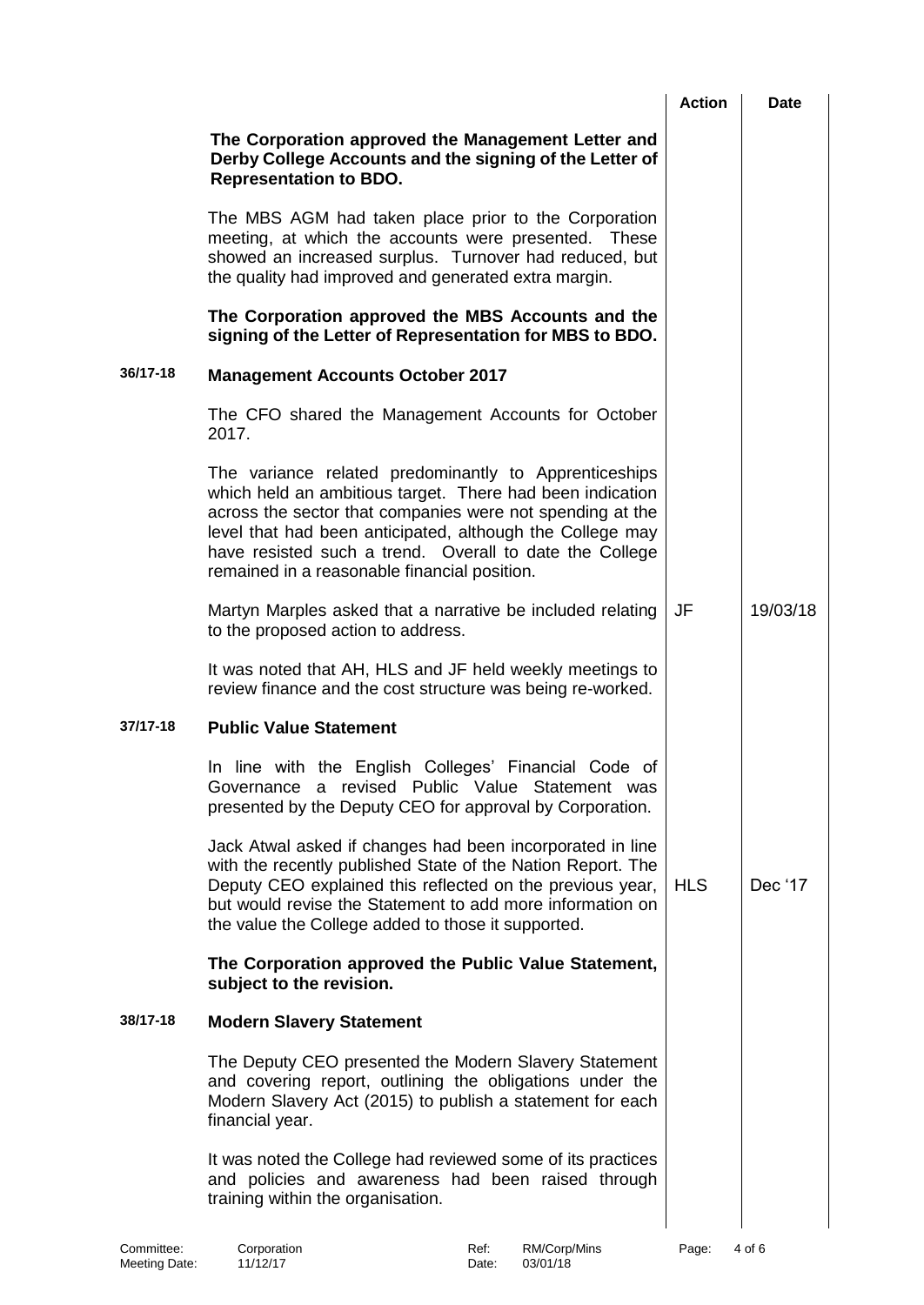|          |                                                                                                                                                                                                                                                                                                                                                                                                                                                                                                                                                                              | <b>Action</b> | <b>Date</b> |
|----------|------------------------------------------------------------------------------------------------------------------------------------------------------------------------------------------------------------------------------------------------------------------------------------------------------------------------------------------------------------------------------------------------------------------------------------------------------------------------------------------------------------------------------------------------------------------------------|---------------|-------------|
|          | Although the College did not deem itself to have a high-risk<br>operation to modern slavery and human trafficking, its<br>commitment to support human rights was reflected within the<br>statement.                                                                                                                                                                                                                                                                                                                                                                          |               |             |
|          | The Corporation approved the updated Modern Slavery<br>Statement for signature by the Chair.                                                                                                                                                                                                                                                                                                                                                                                                                                                                                 |               |             |
| 39/17-18 | <b>Report from Standards Committee</b>                                                                                                                                                                                                                                                                                                                                                                                                                                                                                                                                       |               |             |
|          | The Chair of the Standards Committee presented a report<br>following the meeting held on 21 November 2017.                                                                                                                                                                                                                                                                                                                                                                                                                                                                   |               |             |
|          | The Committee reviewed results analysis for 2016-17.                                                                                                                                                                                                                                                                                                                                                                                                                                                                                                                         |               |             |
|          | The Chair had attended self-assessment review meetings<br>for the Academy SARs over a two-day period, ahead of<br>receiving the final SAR Report, key highlights of which were<br>presented to the Committee, along with the Quality<br>Improvement Plan by the Deputy Principal - Employer and<br>Economic Affairs. The Chair had also attended Link<br>Governor meetings prior to the Corporation meeting, with<br>English and Maths Directors and the Head of the JWC which<br>provided assurances the actions identified within the SAR<br>and QIP were being addressed. |               |             |
|          | A discussion took place in relation to students' attainment on<br>entry to the College in English and maths.                                                                                                                                                                                                                                                                                                                                                                                                                                                                 |               |             |
|          | The Corporation approved the Derby College Self-<br><b>Assessment Report and Quality Improvement Plan.</b>                                                                                                                                                                                                                                                                                                                                                                                                                                                                   |               |             |
|          | The Equality and Diversity Annual Report and Equality,<br>Diversity and Inclusion Policy were recommended by the<br>Committee for approval.                                                                                                                                                                                                                                                                                                                                                                                                                                  |               |             |
|          | The Corporation approved the Equality and Diversity<br>Annual Report and Equality, Diversity and Inclusion<br>Policy.                                                                                                                                                                                                                                                                                                                                                                                                                                                        |               |             |
|          | The HE SED had been externally validated through the Peer<br>Evaluation Group with no recommendations received.                                                                                                                                                                                                                                                                                                                                                                                                                                                              |               |             |
|          | The Corporation approved the HE SED.                                                                                                                                                                                                                                                                                                                                                                                                                                                                                                                                         |               |             |
|          | The Residential SEF had undergone validation and received<br>an outstanding grade. Landex had recently carried out a<br>mock inspection with positive feedback, although the final<br>report was still awaited.                                                                                                                                                                                                                                                                                                                                                              |               |             |
|          | The CEO thanked the Committee Chair for the time and<br>commitment to support the College Officers in scrutiny of the<br>quality of delivery.                                                                                                                                                                                                                                                                                                                                                                                                                                |               |             |
|          |                                                                                                                                                                                                                                                                                                                                                                                                                                                                                                                                                                              |               |             |